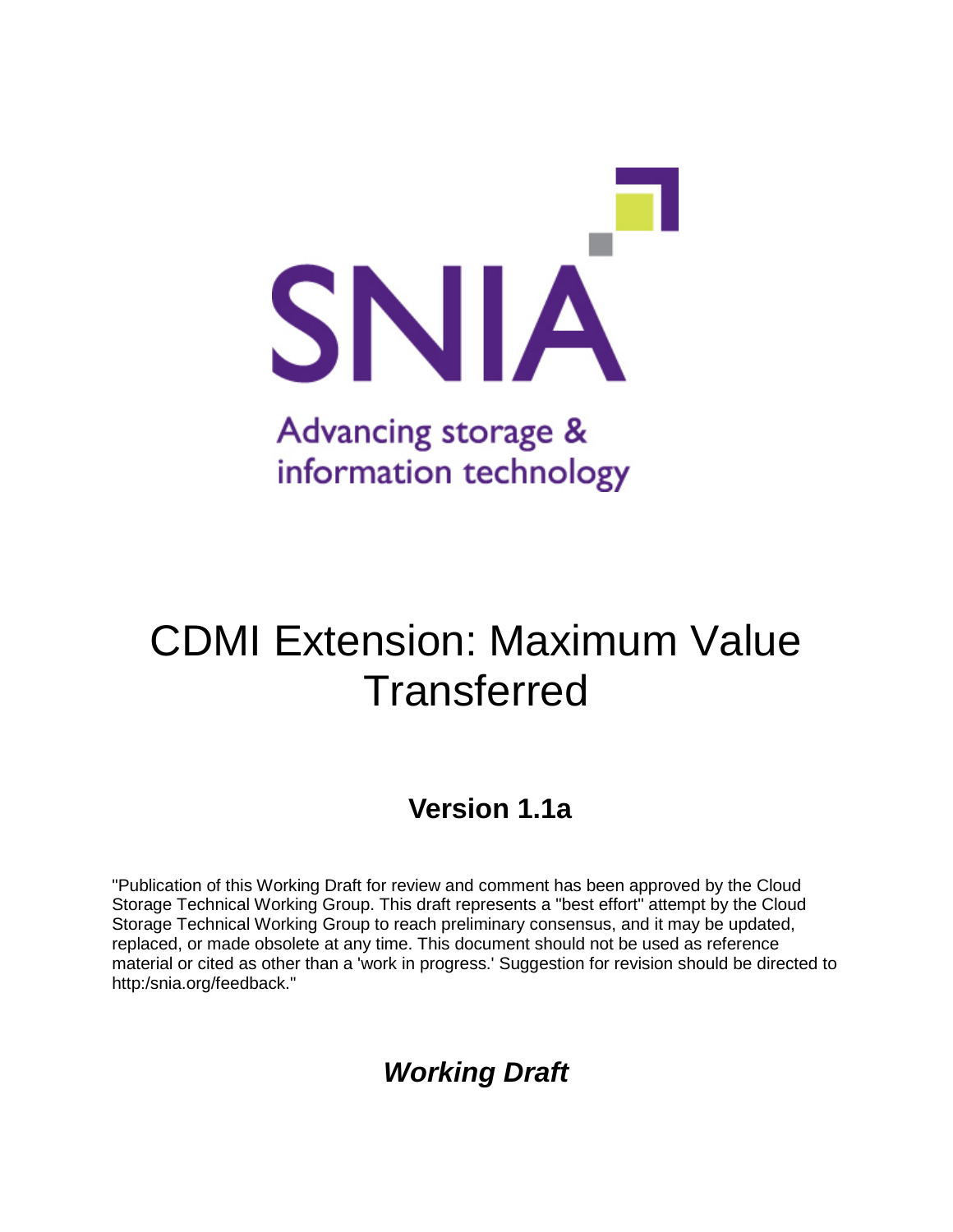### **Revision History**

| Date       | Version | Βv                                | <b>Comments</b>                                                                                                                            |
|------------|---------|-----------------------------------|--------------------------------------------------------------------------------------------------------------------------------------------|
| 08-28-2014 | 1.1a    | Marie McMinn.<br>Cloud TWG Editor | New version of Maximum Value Transferred<br>extension created for the CDMI 1.1.0 revision of<br>the standard. Derived from the 1.0c draft. |

The SNIA hereby grants permission for individuals to use this document for personal use only, and for corporations and other business entities to use this document for internal use only (including internal copying, distribution, and display) provided that:

- Any text, diagram, chart, table, or definition reproduced shall be reproduced in its entirety with no alteration, and,
- Any document, printed or electronic, in which material from this document (or any portion hereof) is reproduced shall acknowledge the SNIA copyright on that material, and shall credit the SNIA for granting permission for its reuse.

Other than as explicitly provided above, you may not make any commercial use of this document, sell any excerpt or this entire document, or distribute this document to third parties. All rights not explicitly granted are expressly reserved to SNIA.

Permission to use this document for purposes other than those enumerated above may be requested by e-mailing tcmd@snia.org. Please include the identity of the requesting individual and/or company and a brief description of the purpose, nature, and scope of the requested use.

Copyright © 2014 Storage Networking Industry Association.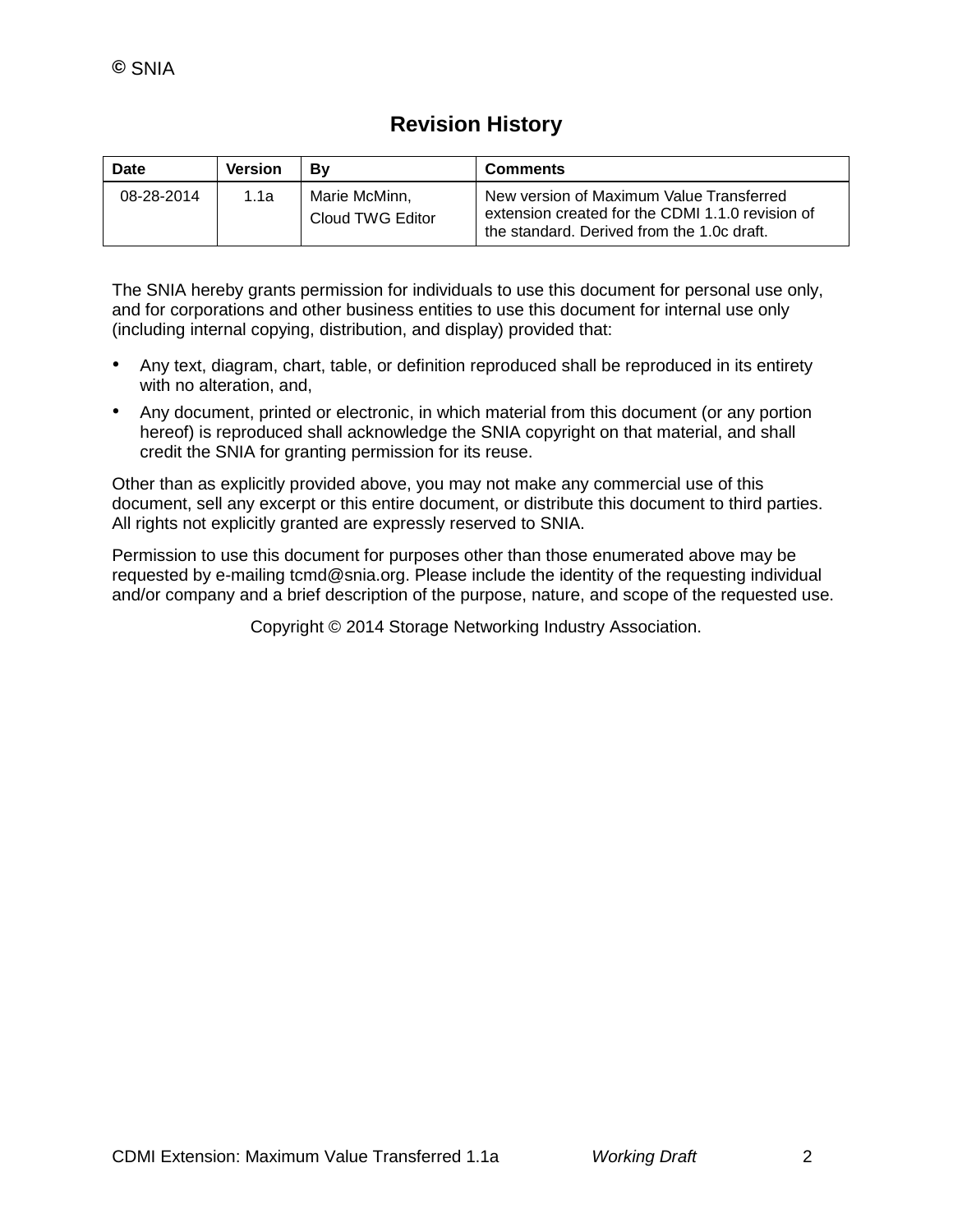## **Maximum Value Transferred Extension**

#### **Overview**

CDMI provides three methods to transfer the value of a data object between CDMI clients and servers:

- UTF-8 encoding in JSON using a CDMI request/response,
- Base64 encoding in JSON using a CDMI request/response, and
- raw binary using an HTTP request/response.

Both UTF-8 and Base64 encoding in JSON is sufficient for most cases where object sizes are relatively small. However, most JSON parsers and encoders have intrinsic size limitations. A system-wide capability that indicates the maximum transfer size for JSON-encoded value fields can advise clients of the maximum value size that can be expected from any request.

This proposed extension adds the ability for a CDMI server to indicate both the maximum size that the value component of a data object can be and also separately indicates the maximum size of the value attribute when an object is retrieved.

#### **Changes to the CDMI 1.1.0 spec:**

#### **1) Append to end of 8.1 Overview:**

The value of a data object may not be larger than the maximum value size specified in "cdmi\_value\_maxsize", if present. If "cdmi\_value\_transfer\_maxsize" is present and less than "cdmi\_value\_maxsize", the value field may be larger than the maximum transfer size, but clients may only request data via ranges less than or equal to the maximum transfer size, a multi-part MIME request, or an HTTP request.

#### **2) Modify 8.3.6 Response Message Body, Table 27 - Response Message Body - Read a Data Object using CDMI by adding the following points:**

| <b>Field Name</b> | <b>Type</b>           | <b>Description</b>                                                                                                                                                                                              | <b>Requirement</b> |
|-------------------|-----------------------|-----------------------------------------------------------------------------------------------------------------------------------------------------------------------------------------------------------------|--------------------|
| valuerange        | <b>JSON</b><br>String | If the pre-encoded (before UTF-8 or Base64 encoding) data<br>object size is greater than the maximum supported value<br>transfer size, this field shall be omitted from the response.                           | Conditional        |
| value             | <b>JSON</b><br>String | The data object value.<br>If the pre-encoded (before UTF-8 or Base64 encoding) data<br>object size is greater than the maximum supported value<br>transfer size, this field shall be omitted from the response. | Conditional        |